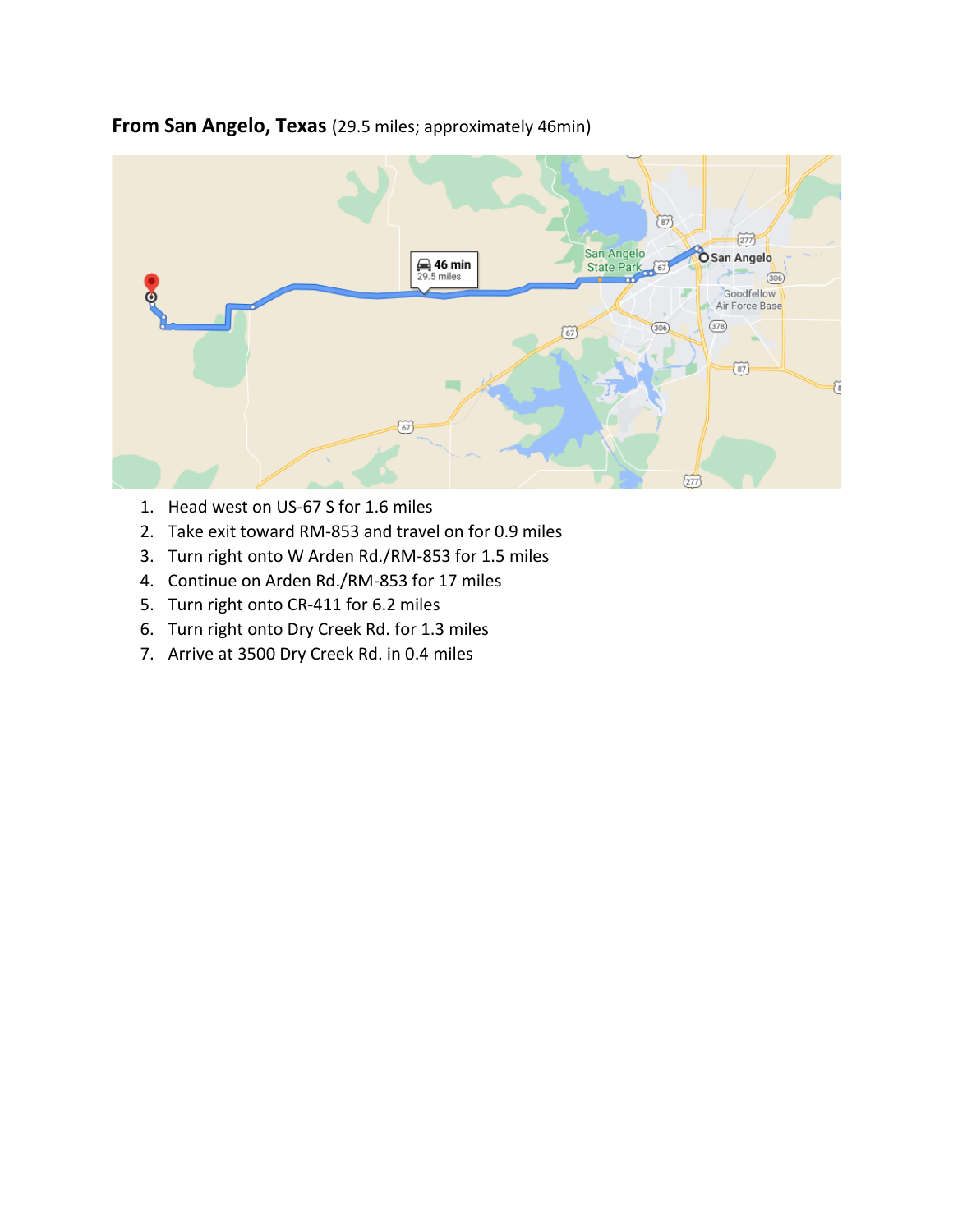

## **From San Antonio, Texas** (244 miles; approximately 3hr 48min)

- 1. Head west on IH-10 W toward El Paso for 169 miles
- 2. Take exit 400 toward US-277, Del Rio for 0.2 miles
- 3. Turn left onto N Service Rd. toward Del Rio, San Angelo
- 4. In 200 ft. turn right onto US-277 for 20 miles
- 5. Turn left onto W Murchison Ave/FM-915 for 31 miles
- 6. Turn right onto US-67 for 6.4 miles
- 7. Take a slight left turn onto RM-853 for 8.7 miles
- 8. Turn left onto CR-411 for 6.2 miles
- 9. Turn right onto Dry Creek Rd. for 1.3 miles
- 10. Arrive at 3500 Dry Creek Rd. in 0.4 miles